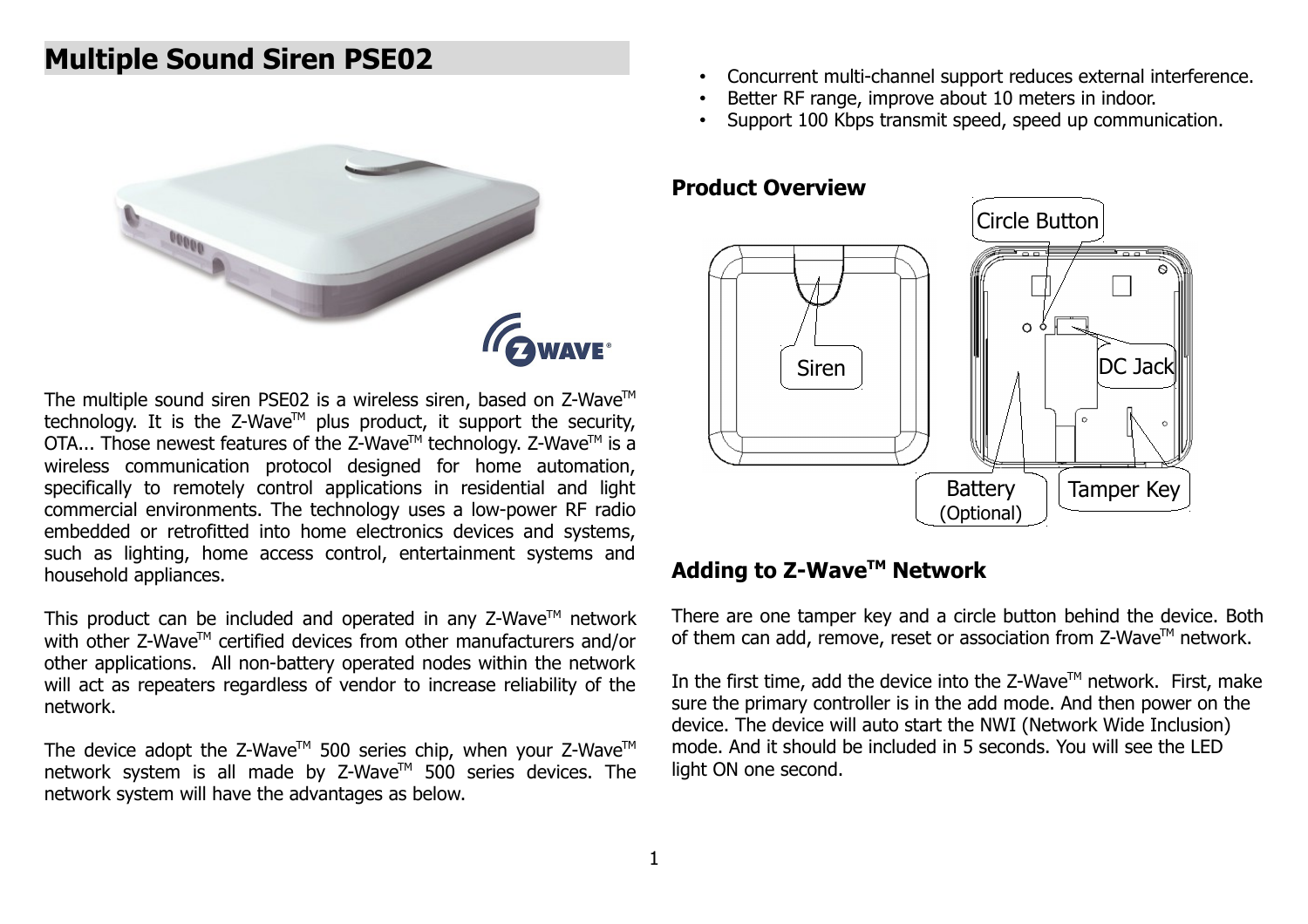**Notice:** Including a node ID allocated by Z-Wave™ Controller means "Add" or "Inclusion". Excluding a node ID allocated by Z-Wave<sup>™</sup> Controller means "**Remove**" or "**Exclusion**".

| <b>Function</b>                                             | <b>Description</b>                                                                                                                                                        |  |  |  |  |
|-------------------------------------------------------------|---------------------------------------------------------------------------------------------------------------------------------------------------------------------------|--|--|--|--|
| Add                                                         | 1. Have Z-Wave™ Controller entered inclusion mode.                                                                                                                        |  |  |  |  |
|                                                             | 2. Pressing tamper key three times within 1.5 seconds<br>to enter the inclusion mode.                                                                                     |  |  |  |  |
|                                                             | 3. After add successful, the LED will light ON 1 second                                                                                                                   |  |  |  |  |
| Remove                                                      | 1. Have Z-Wave™ Controller entered exclusion mode.<br>2. Pressing tamper key three times within 1.5 seconds<br>to enter the exclusion mode.<br>Node ID has been excluded. |  |  |  |  |
|                                                             | Notice: Use this procedure only in the event                                                                                                                              |  |  |  |  |
| Reset                                                       | that the primary controller is lost or                                                                                                                                    |  |  |  |  |
|                                                             | otherwise inoperable.                                                                                                                                                     |  |  |  |  |
|                                                             | 1. Pressing tamper key four times within 1.5 seconds                                                                                                                      |  |  |  |  |
|                                                             | and do not release the tamper key in the 4 <sup>th</sup>                                                                                                                  |  |  |  |  |
|                                                             | pressed, and the LED will light ON.<br>2. After 3 seconds the LED will turn OFF, after that                                                                               |  |  |  |  |
|                                                             | within 2 seconds, release the tamper key. If                                                                                                                              |  |  |  |  |
|                                                             | successful, the LED will light ON one second.                                                                                                                             |  |  |  |  |
|                                                             | Otherwise, the LED will flash once.                                                                                                                                       |  |  |  |  |
|                                                             | 3. IDs are excluded and all settings will reset to                                                                                                                        |  |  |  |  |
|                                                             | factory default.                                                                                                                                                          |  |  |  |  |
| Association                                                 | 1. Have Z-Wave™ Controller entered association                                                                                                                            |  |  |  |  |
|                                                             | mode.                                                                                                                                                                     |  |  |  |  |
|                                                             | 2. Pressing tamper key three times within 1.5 seconds<br>will enter association mode.                                                                                     |  |  |  |  |
|                                                             | Note: The device support 1 group.                                                                                                                                         |  |  |  |  |
|                                                             | The group 1 is for receiving the report message, like                                                                                                                     |  |  |  |  |
|                                                             | tamper event. And the group support 8 nodes                                                                                                                               |  |  |  |  |
|                                                             | maximum.                                                                                                                                                                  |  |  |  |  |
| Failed or success in including/excluding the node ID can be |                                                                                                                                                                           |  |  |  |  |
| viewed from Z-Wave™ Controller.                             |                                                                                                                                                                           |  |  |  |  |

**Notice 1:** Always RESET a Z-Wave™ device before trying to add it to a Z-Wave™ network.

**Notice 2:** When the device into NWI mode, the device functionality will useless. The NWI mode will timeout after 3 minutes. You can press the tamper key (or the circle button) 3 times to abort the NWI mode.

## **Z-WaveTM Message Report**

In default the device will using Notification Report to represent the trigger event, it can be changed to Sensor Binary Report by setting the configuration NO. 7 Bit4 to 1.

#### **\* Tamper Report:**

When the tamper key is pressed over 5 seconds. The device will into the alarm state. In that state, if the tamper key be released, the device will unsolicited to send the report to the nodes in the group 1.

## **Siren State Report**

When the siren start playing or stop the alarm sounds, the device will unsolicited to send the "Sensor Binary Report" to the nodes in the group 1.

Sensor Type: General Purpose (0x01)

Sensor Value: 0xFF (Start play), or 0x00 (Stop play)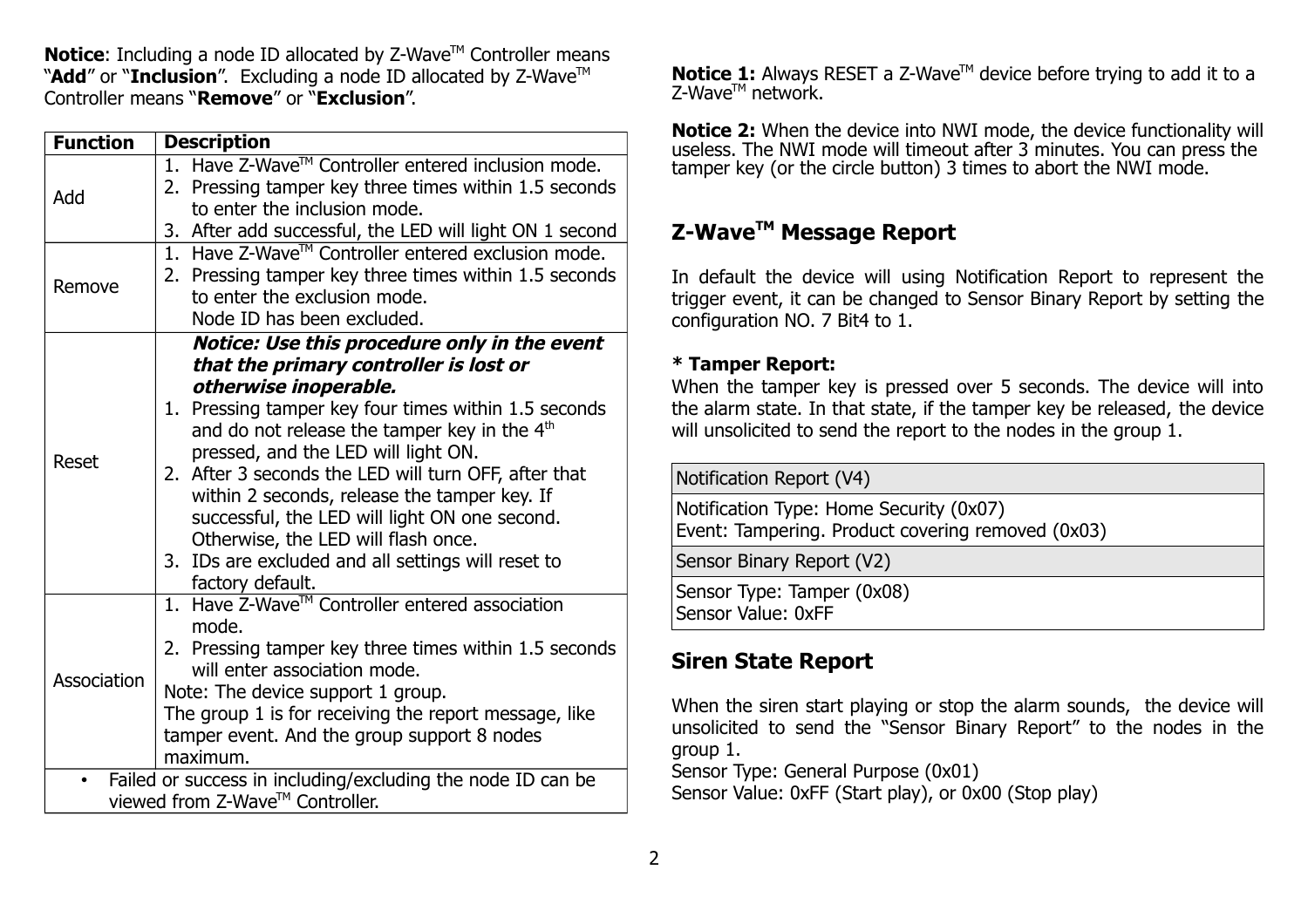### **Power Up Procedure**

#### **\* NWI**

When the device power on, the device will check is it already adding to the network? If doesn't, it will auto start the NWI mode. The LED will flash in every second and continue 3 minutes. Until timeout or the device successful to inclusion by controller. The use can presses the tamper key (or the circle button) 3 times to abort the NWI mode.

### **Play Sound**

Using the SWITCH\_BINARY\_SET to play the siren, 0xFF will play the emergency sound, 0x00 will stop to play.

The device also supports to receive the NOTIFICATION\_REPORT to play the different sound.

| <b>Notification Type</b> | Event                                                      | Sound                  |  |
|--------------------------|------------------------------------------------------------|------------------------|--|
| Smoke Alarm (0x01)       | Any                                                        | <b>Fire Alert</b>      |  |
| Access Control (0x06)    | Window/Door<br>Open $(0x16)$                               | Door Chime             |  |
| Home Security (0x07)     | Any                                                        | Emergency              |  |
| Emergency Alarm (0x0A)   | <b>Contact Police</b><br>(0x01)                            | Police Car Sound       |  |
| Emergency Alarm (0x0A)   | <b>Contact Fire</b><br><b>Fire Alert</b><br>Service (0x02) |                        |  |
| Emergency Alarm (0x0A)   | <b>Contact Medical</b><br>Service (0x03)                   | <b>Ambulance Sound</b> |  |

## **Over The Air (OTA) Firmware Update**

The device support the Z-Wave firmware update via OTA.

Before starting the procedure, please remove the back cover of the device. Otherwise the hardware check will be failed.

Let the controller into the firmware update mode, and then press the front tamper key once to start the update.

After finish the firmware download, the LED will start flash in every 0.5 second. At that time, **please don't cut off the power**, otherwise it will cause the firmware broken, and the device will no function.

After the LED stop flash, it is recommended that the user power up the device. **Caution**: After power off the device, please wait about 30 seconds, and then re-plug the power line.

### **Security Network**

The device support the security function. When the device included with a security controller, the device will auto switch to the security mode. In the security mode, the follow commands need using Security CC wrapped to communicate, otherwise it will not response.

COMMAND\_CLASS\_NOTIFICATION\_V4 COMMAND\_CLASS\_ASSOCIATION\_V2 COMMAND\_CLASS\_CONFIGURATION COMMAND\_CLASS\_SENSOR\_BINARY\_V2 COMMAND\_CLASS\_SWITCH\_BINARY COMMAND\_CLASS\_BASIC

### **Manual Battery Shutdown**

When the DC power is dropped. The system will auto switch to use the battery power. If you want to really shutdown the system, please follow instructions as below.

- 1. Press and hold the circle button.
- 2. Click the tamper 3 times in 1.5 seconds.
- 3. Release the circle button.
- 4. If shutdown successful, the LED will flash 3 times.

After the battery shutdown, the system won't work anymore, unless the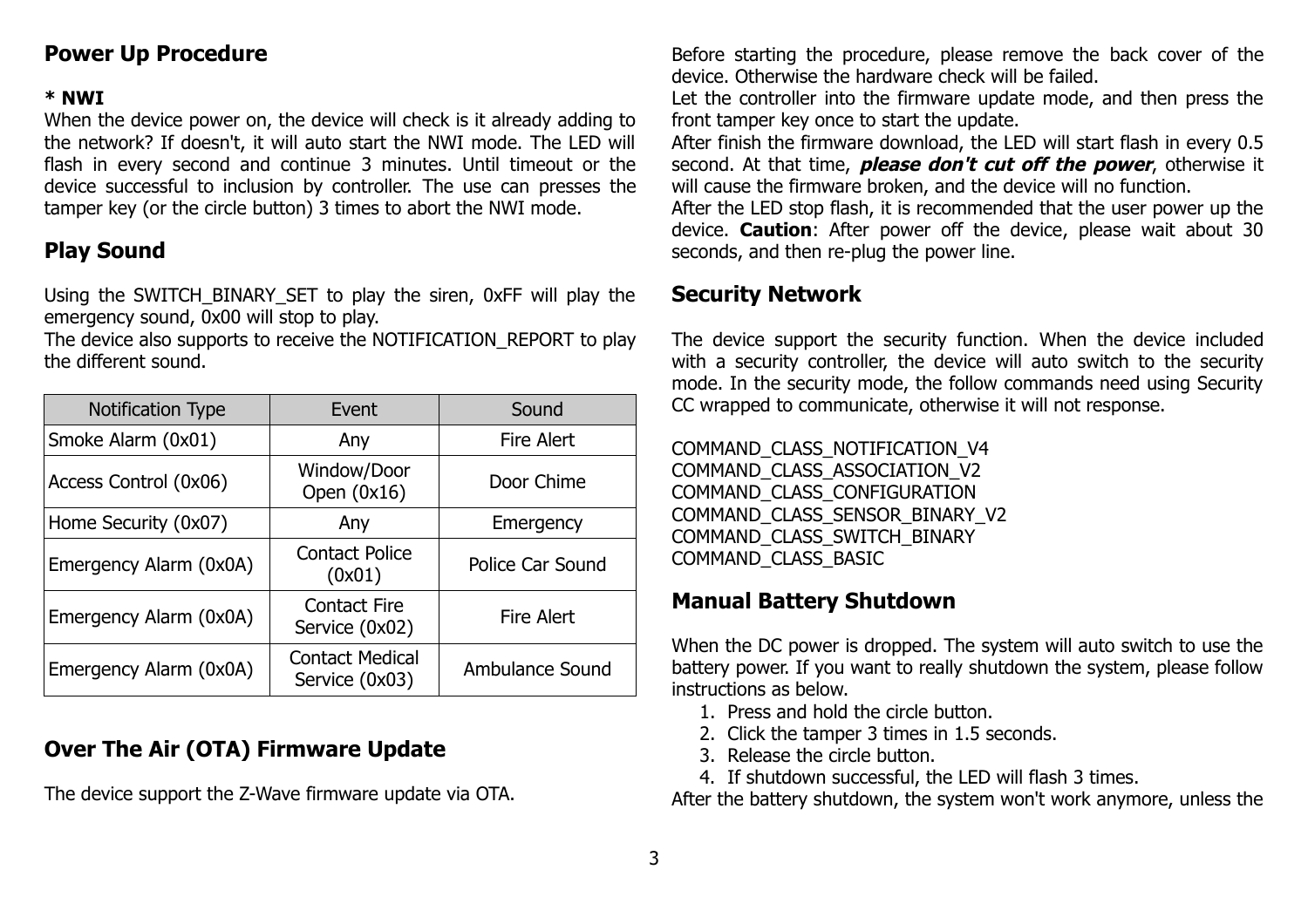## **Z-Wave Configuration Settings**

#### **Notice:**

\* All of the configuration, the data size is 1.

 $*$  The configuration mark with star( $*$ ), means after the remove the setting still keep, don't reset to factory default. Unless the user execute the "RESET" procedure.

\* The reserve bit or not supported bit is allowed any value, but no effect.

| NO.      | Name                                                                                                                        | Def.           | Valid                              | Description                                                                                        |
|----------|-----------------------------------------------------------------------------------------------------------------------------|----------------|------------------------------------|----------------------------------------------------------------------------------------------------|
| 7<br>(*) |                                                                                                                             | 0              | All                                | Customer function switch, using bit<br>control.                                                    |
|          |                                                                                                                             | $\overline{0}$ |                                    | <b>Bit0</b> : Reserve.                                                                             |
|          |                                                                                                                             | 0              |                                    | <b>Bit1</b> : Reserve.                                                                             |
|          |                                                                                                                             | 0              |                                    | <b>Bit2</b> : Reserve.                                                                             |
|          | Customer                                                                                                                    | 0              |                                    | <b>Bit3</b> : Reserve.                                                                             |
|          | Function                                                                                                                    | 0              |                                    | <b>Bit4: Notification Type,</b><br>0: Using Notification Report.<br>1: Using Sensor Binary Report. |
|          |                                                                                                                             | $\overline{0}$ |                                    | <b>Bit5</b> : Reserve.                                                                             |
|          |                                                                                                                             | 0              |                                    | <b>Bit6</b> : Reserve.                                                                             |
|          |                                                                                                                             | 0              |                                    | <b>Bit7: Reserve.</b>                                                                              |
| 29       | Disable the alarm function.<br>Disable Alarm<br>0<br>0,1<br>Caution: After the power up, this<br>configuration always be 0. |                | 1: Disable Alarm, 0: Enable Alarm. |                                                                                                    |
| 31       | <b>Alarm Duration</b>                                                                                                       | 6              | $0 \sim 127$                       | Play alarm sound duration, 1 tick is 30<br>seconds. Default is 3 minutes, maximum                  |

is 63.5 minutes 0: means never auto stop.

## **Z-Wave Supported Command Class**

COMMAND\_CLASS\_ZWAVEPLUS\_INFO\_V2 COMMAND\_CLASS\_BASIC COMMAND\_CLASS\_SWITCH\_BINARY COMMAND\_CLASS\_NOTIFICATION\_V4 COMMAND\_CLASS\_ASSOCIATION\_V2 COMMAND\_CLASS\_CONFIGURATION COMMAND\_CLASS\_MANUFACTURER\_SPECIFIC\_V2 COMMAND\_CLASS\_VERSION\_V2 COMMAND\_CLASS\_SENSOR\_BINARY\_V2 COMMAND\_CLASS\_ASSOCIATION\_GRP\_INFO COMMAND\_CLASS\_POWERLEVEL COMMAND\_CLASS\_DEVICE\_RESET\_LOCALLY COMMAND\_CLASS\_SECURITY COMMAND\_CLASS\_FIRMWARE\_UPDATE\_MD\_V2

## **Specifications**

916.00 MHz(IL),

Power by DC 5V, and support backup lithium battery (Optional). Signal (Frequency): 868.40 MHz, 869.85 MHz(EU), 908.40 MHz, 916.00 MHz(US), 922~927 MHz(JP/TW), 921.40 MHz, 919.80 MHz(ANZ), 869.00 MHz(RU), 865.20 MHz(IN),

4